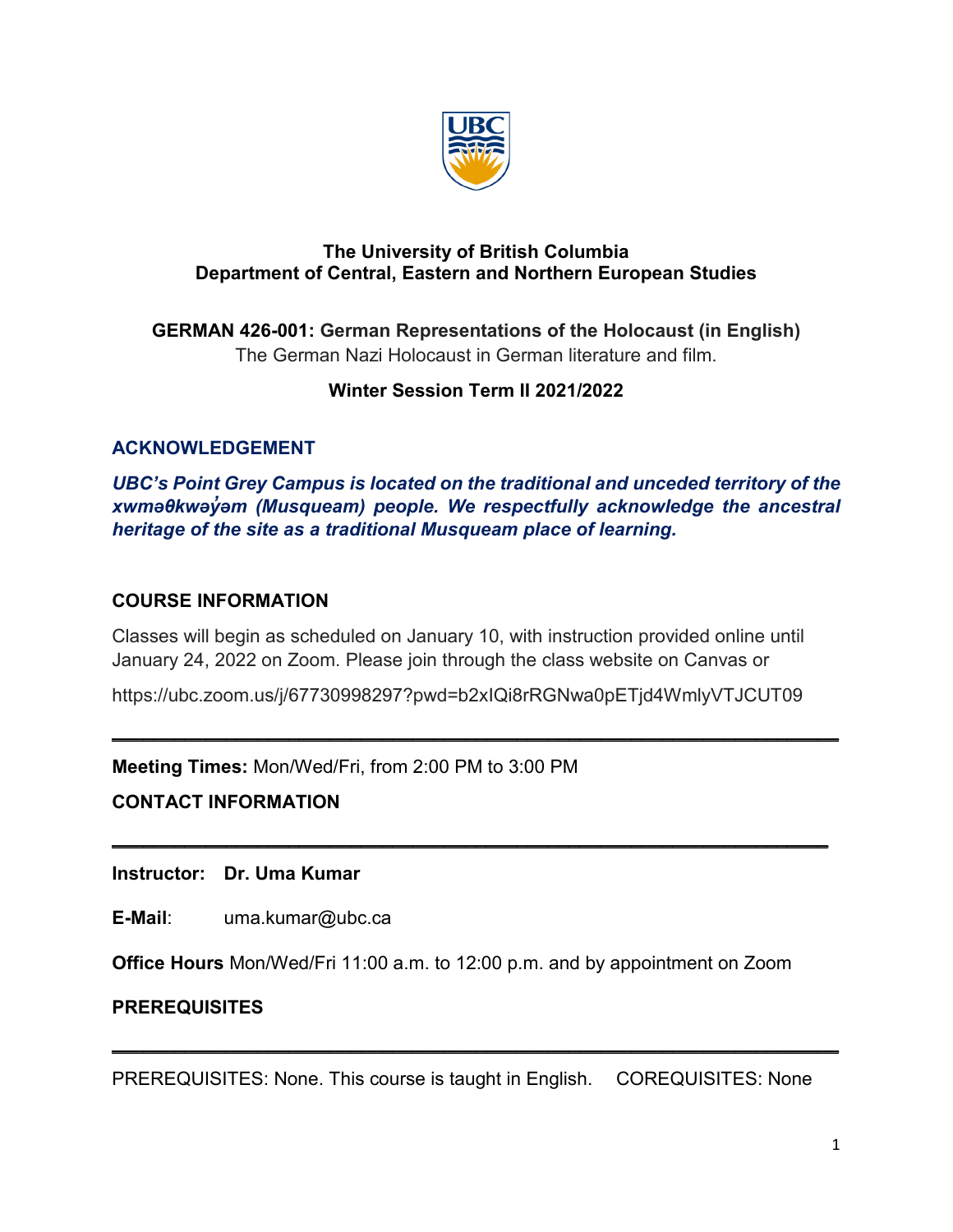#### **Course Structure**

This course is a combination of lectures and discussion. Students are expected to attend the virtual sessions (till Jan 24) and in-person sessions thereafter regularly, complete the readings assigned on the detailed course schedule, and come prepared to summarize and discuss the material in class. Most instruction will integrate a combination of lectures, question and answer sessions, whole-class participation, small group activities, and partner work. Students will also have the opportunity to listen to a survivor speaker followed by a Question and Answer session.

#### **Schedule of Topics**

Please see course schedule on our Canvas page for a detailed schedule of topics for each lecture. Students will be informed in advance on Canvas if changes occur. Refer to Modules on the Canvas page for what has been covered in class.

#### **Learning Objectives**

This course will examine how the Holocaust is represented in literature. We will read, evaluate and discuss memoirs, prose works, diaries, essays, graphic novels and poems that portray the Holocaust in a broader historical and social context. We will watch and discuss documentaries and excerpts from feature films. Our goal is to see how these works bear witness to the Holocaust. The focus will be on the victims: the Jewish people as well as the lesser known other victims of the Holocaust. They include political opponents, gay men and women, Sinti & Roma, Jehovah's witnesses, and Soviet Prisoners of War**.**

## **Learning Outcomes**

Upon completion of this course students will

- $\Box$  Have acquired a nuanced understanding of the Holocaust
- $\Box$  Have critically assessed and analyzed representations of the Holocaust in literature and film
- $\Box$  Have examined how first-person accounts and memoirs give voice to the collective experience of the Holocaust
- $\Box$  Be able to identify the causes of the Holocaust, and how prejudice and discrimination turned into genocide
- $\Box$  Be able to name and share the insights of diverse people who experienced the Holocaust first-hand in the community of survivors in Vancouver, BC

#### **Learning Activities**

Students are expected to complete the readings assigned on the detailed course schedule and come prepared to summarize and discuss the material in class. This includes asking and answering relevant questions, bringing up important ideas in class discussions, and listening to the ideas of others. Students can also participate in online group discussions in this course, which will help the instructor assess their active participation.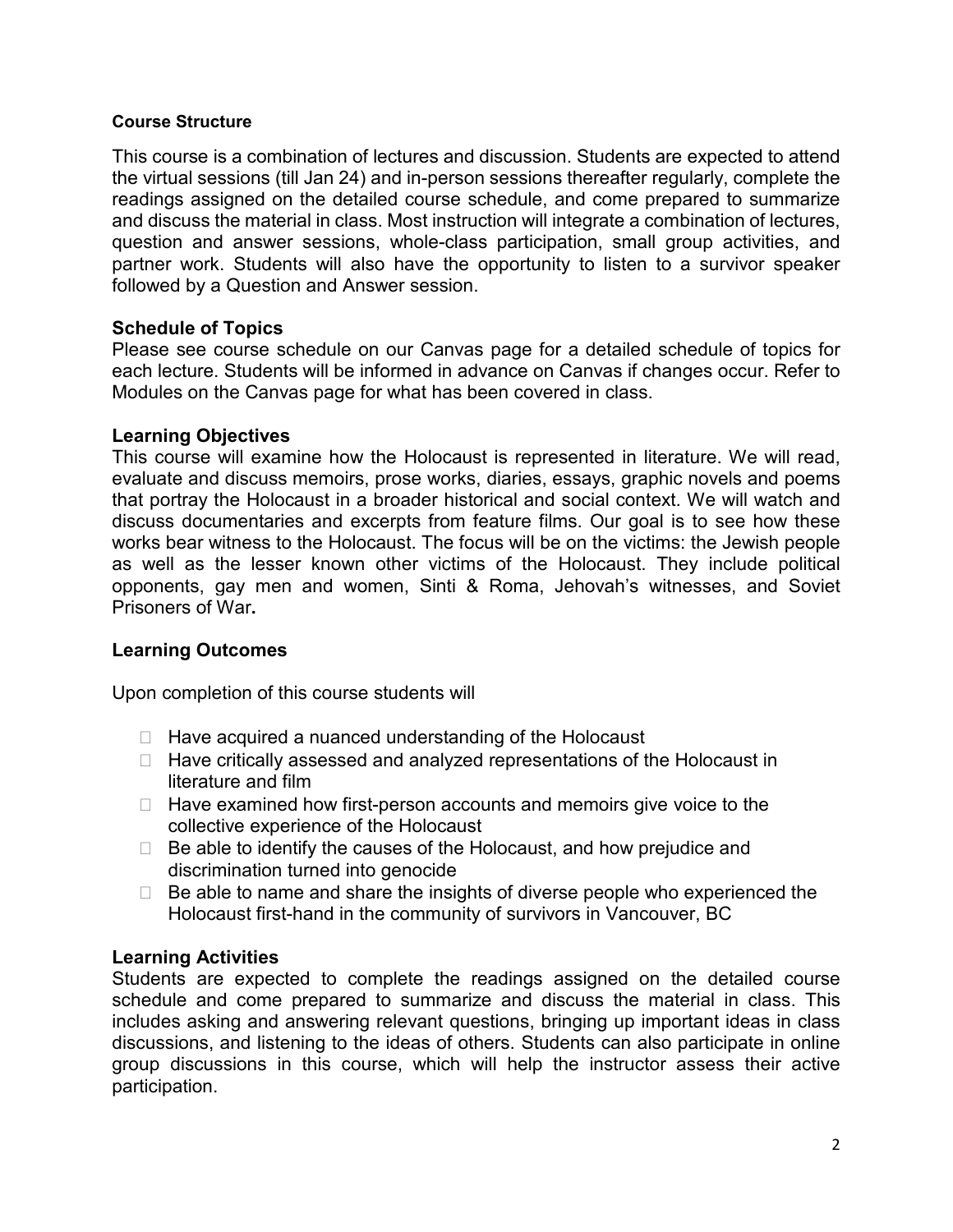There are no marks for attendance. However, the instructor reserves the right to raise the final grade in cases of excellent in-class work.

**Learning Materials:** The following learning materials are available on UBC Library Course Online Reserves (LOCR) *Books:*

• Kluger, Ruth. *Still Alive: A Holocaust Girlhood Remembered*. Feminist Press, 2001.

*Excerpts*:

- "Agamben, Georgio. "What Is a Camp?" *The Holocaust: Theoretical Readings*, Rutgers University Press, 2003, pp. 252–56.
- Delbo, Charlotte. "Thirst." *Auschwitz and After*, Yale University Press, 1995, pp. 142-145.
- Eichengreen, Lucille. *From Ashes to Life: My Memories of the Holocaust*. Second, Mercury House, 1994. pp. 34-53; 88-101
- Friedman, Ina. "The Other Victims: First-Person Stories of Non-Jews Persecuted by the Nazis." *Bubili: A Young Gypsy's Fight for Survival.*, Reprint, Clarion Books, 1995, pp. 11–24.
- Heger, Heinz, et al. "The Men with the Pink Triangle: The True Life-and-Death Story of Homosexuals in the Nazi Death Camps." *Arrival at Sachsenhausen*, Revised, Alyson Books, 1994, pp. 27–36.
- Heppner, Ernest. "Shanghai Refuge: A Memoir of the World War II Jewish Ghetto." *Get Rid of the Jews*, Amsterdam, Netherlands, Amsterdam University Press, 2019, pp. 27–46.
- Klee, Dressen Riess. "Good Old Days the Holocaust as Seen By Its Perpetrators and Bystanders." *Letters of SS-Obersturmführer Karl Kretschmer (SK 4a)*, 2nd Printing, Free Press, 1991, pp. 163–71.
- Levi, Primo. "The Black Hole of Auschwitz." *It Began with Kristallnacht*, Polity, 2005, pp. 56–58.
- Lower, Wendy. "Hitler's Furies: German Women in the Nazi Killing Fields." *The East Needs You. Teachers, Nurses, Secretaries, Wives*, Reprint, Mariner Books, 2014, pp. 32–74.
- Schoppmann, Claudia. "Days of Masquerade." *•Anneliese W., or "Johnny" (1916–1995). "What Could You Do? – Hitler Was in Power.,"* Illustrated, Columbia University Press, 1996, pp. 41–56.

# *Links to the following materials available online:*

- Abella, Irving, and Harold Troper. "'The Line Must Be Drawn Somewhere': Canada and Jewish Refugees, 1933–9." *Canadian Historical Review*, vol. 60, no. 2, 1979, pp. 178–209. *Crossref*, doi:10.3138/chr-060
- Czech, Herwig. Black Victims of the Holocaust: An Interview with Achmed Kranzmayr. pp 6-7 [https://vhec.org/images/pdfs/zachor\\_July%202010.pdf](https://vhec.org/images/pdfs/zachor_July%202010.pdf)
- Black Victims of the Holocaust Lionel Romney: The Story of a St Maartener caught in the Holocaust.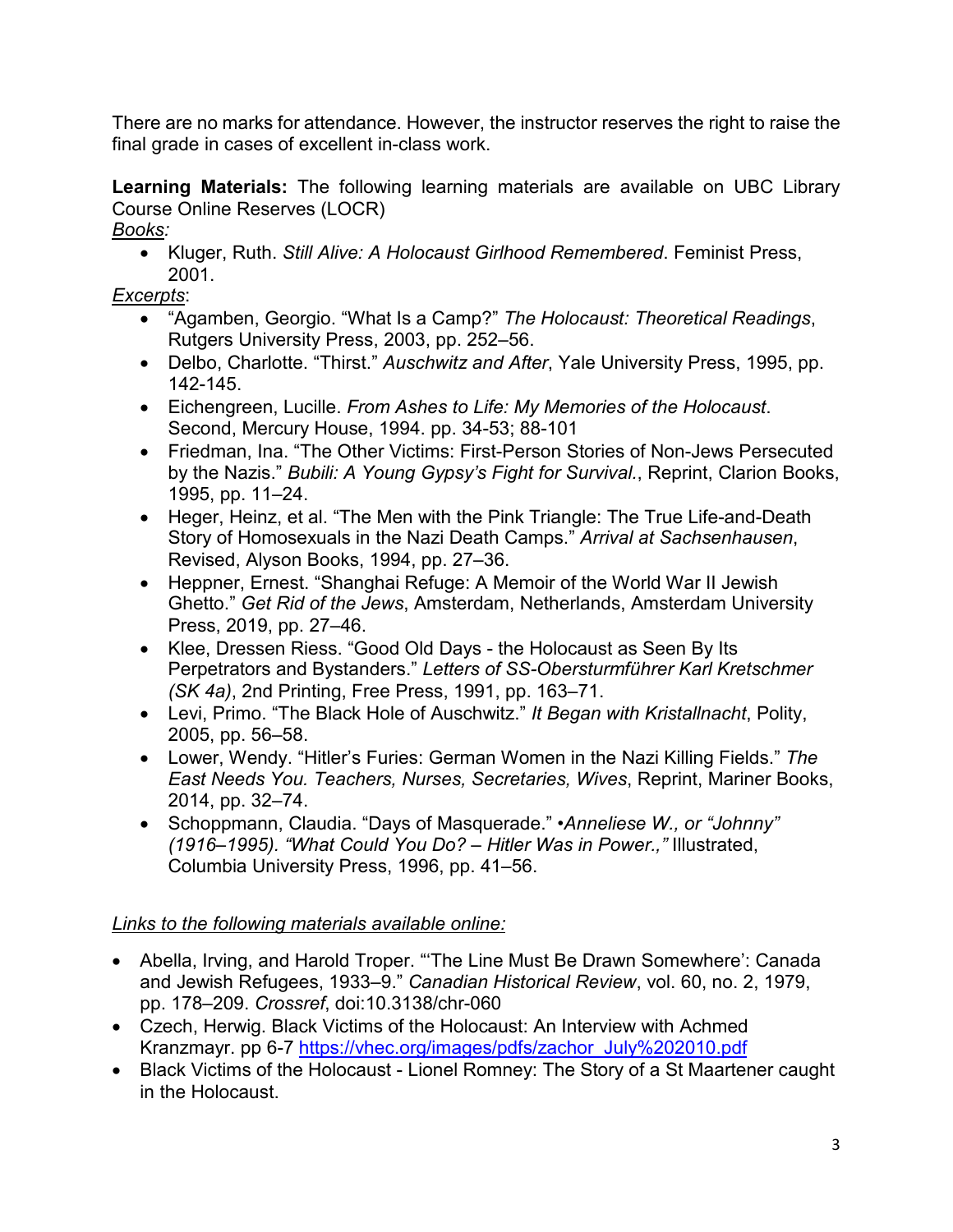[http://www.thedailyherald.info/index.php?option=com\\_content&id=32382:nobody](http://www.thedailyherald.info/index.php?option=com_content&id=32382:nobody-might-believe-me-the-story-of-a-st-maartener-caught-in-the-holocaust&Itemid=37)[might-believe-me-the-story-of-a-st-maartener-caught-in-the-holocaust&Itemid=37](http://www.thedailyherald.info/index.php?option=com_content&id=32382:nobody-might-believe-me-the-story-of-a-st-maartener-caught-in-the-holocaust&Itemid=37)

- "From the Testimony of Hilde Sherman about the Deportation to Riga and the Arrival to the Ghetto." *[Https://Www.Yadvashem.Org](https://www.yadvashem.org/)*, www.yadvashem.org/odot\_pdf/Microsoft%20Word%20-%203287.pdf
- "Report by Police Officer Salitter, Who Commanded the Guards on the Transport Deporting Jews From Duesseldorf to Riga 11 December 1941." *Www.Yadvashem.Org*, www.yadvashem.org/odot\_pdf/Microsoft%20Word%20-%203288.pdf

## *Poems:*

- Lorde, Audre. "This Urn Contains Earth From German Concentration Camps: Plotzensee Memorial, West Berlin, 1984." *Callaloo*, vol. 14, no. 1, Johns Hopkins University Press, 1991, pp. 43–44, <https://doi.org/10.2307/2931426>
- Ayim, May, and Anne Adams V. "Autumn in Germany." *Blues in Black and White: A Collection of Essays, Poetry and Conversations*, Africa World Pr, 2003, pp. 109–11. https://europe.unc.edu/wp-content/uploads/sites/314/2021/02/Ayim-Blues-in-Blackand-White.pdf
- Brecht, Bertolt. "*The Burning of the Books" [https://poetrydispatch.wordpress.com/2010/02/22/bertolt-brecht-the-burning-of-the](https://poetrydispatch.wordpress.com/2010/02/22/bertolt-brecht-the-burning-of-the-books-bad-time-for-poetry-reading-the-paper-while-brewing-the-tea)[books-bad-time-for-poetry-reading-the-paper-while-brewing-the-tea](https://poetrydispatch.wordpress.com/2010/02/22/bertolt-brecht-the-burning-of-the-books-bad-time-for-poetry-reading-the-paper-while-brewing-the-tea)*
- Celan, Paul. "*Death Fugue*" <https://www.celan-projekt.de/todesfuge-englisch.html>
- Levi, Primo. "Shema." *Survival in Auschwitz*, Touchstone, 1996, p. 11.
- Pagis, Dan. "*Written in Pencil in the Sealed Box Car***"** [https://www.poetryinternational.org/pi/poem/18706/auto/0/0/Dan-Pagis/WRITTEN-](https://www.poetryinternational.org/pi/poem/18706/auto/0/0/Dan-Pagis/WRITTEN-IN-PENCIL-IN-THE-SEALED-RAILWAY-CAR/en/tile)[IN-PENCIL-IN-THE-SEALED-RAILWAY-CAR/en/tile](https://www.poetryinternational.org/pi/poem/18706/auto/0/0/Dan-Pagis/WRITTEN-IN-PENCIL-IN-THE-SEALED-RAILWAY-CAR/en/tile)

# **Additional Reading:**

- N/A. *D. L. Bergen's War and Genocide 2nd(Second) Edition(War and Genocide: A Concise History of the Holocaust (Critical Issues in World and International History) [Paperback])(2009)*. 2nd ed., Rowman & Littlefield Publishers, Inc., 2021.
- Levi, Primo. *Survival In Auschwitz*. Reprint, Simon & Schuster, 1961.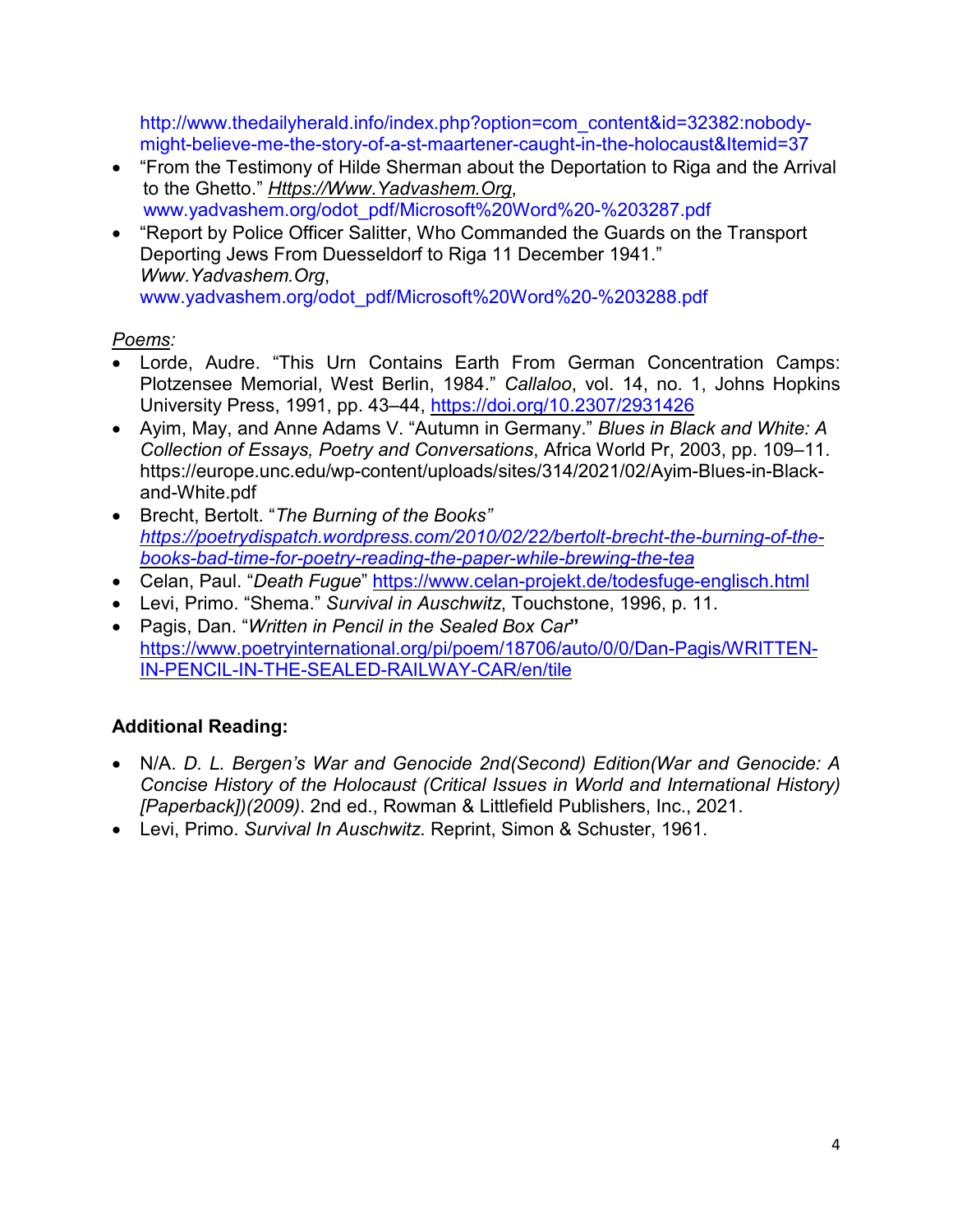## **TECHNICAL EQUIPMENT**

The following technical equipment is required for all students of GERM 426:

- 1. A reliable computer. A headset with microphone is recommended, but optional.
- 2. Reliable access to the internet.

Students will need a computer that has video and audio capacity; for instance, the capacity to view and download documents and presentations, including Power Point presentations. A stable internet connection and an environment free of disturbances and distractions are essential.

For most of your online course interaction, you will be using **Canvas, UBC's online learning management platform**. It will be used by your instructor to facilitate regular online communication and for other varied purposes. To log in to *Canvas* and learn more about the role of this online platform for your learning at UBC visit: [https://students.canvas.ubc.ca](https://students.canvas.ubc.ca/)

All questions and problems regarding technical equipment should be directed to the Learning Technology Hub: [It.hub@ubc.ca.](mailto:It.hub@ubc.ca) If you encounter technical issues while using *Canvas*, please contact the UBC Information Technology Service Centre for assistance, using their [online form.](http://web.it.ubc.ca/forms/isf/)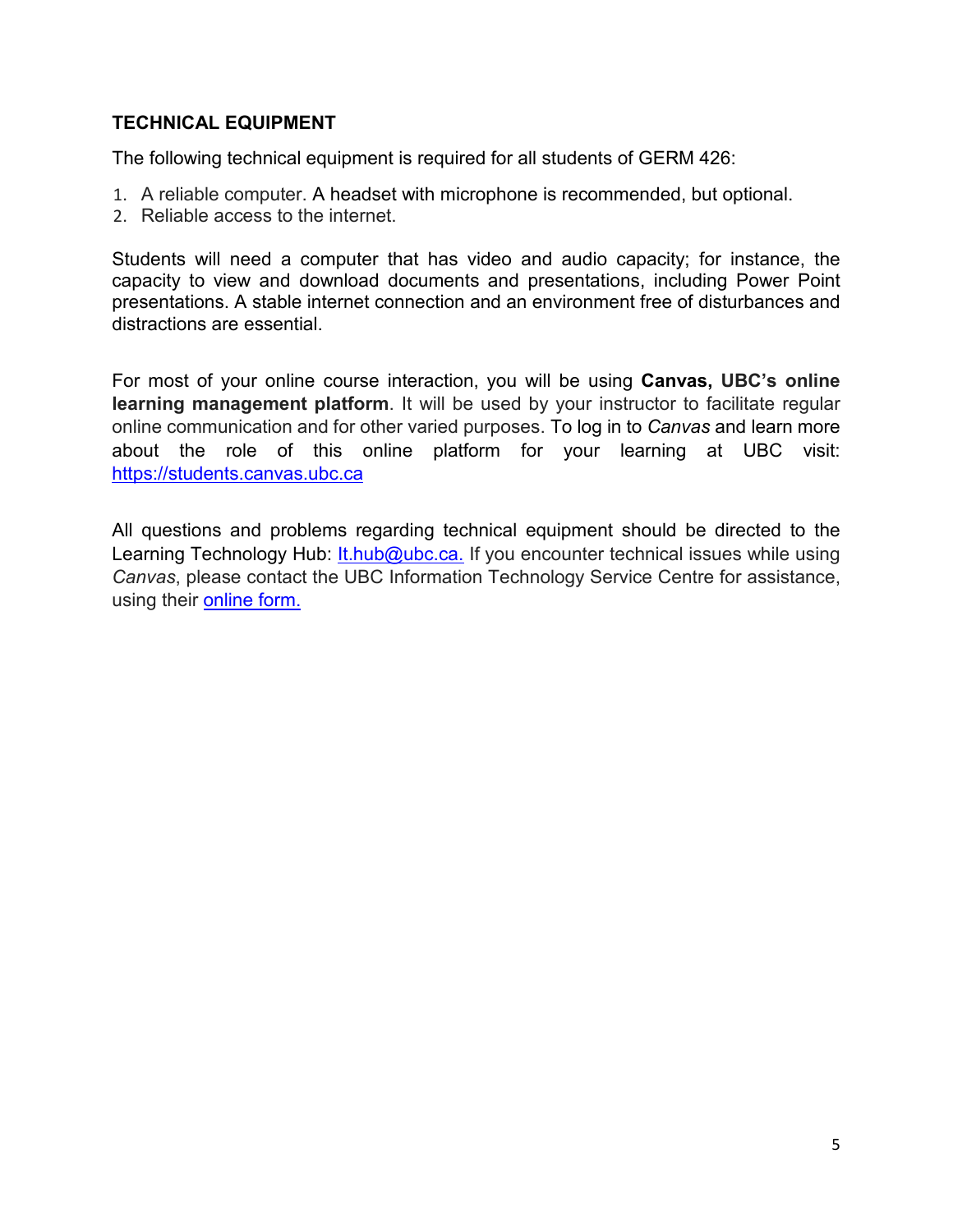## **Assessment of Learning**

| Preparation for class as evidenced by: |     |
|----------------------------------------|-----|
| Participation                          | 15% |
| Take-home Essay I                      | 25% |
| Take Home Essay II                     | 25% |
| <b>Presentation of Research Paper</b>  | 05% |
| Final Project/Research Paper           | 30% |

## **ASSESSMENT SCHEDULE**

| <b>Course Assignments</b>             | <b>Due Dates</b>              |
|---------------------------------------|-------------------------------|
| Take-home Essay I                     | Mon Feb 14, 10<br>AМ          |
| Take-home Essay II                    | Mon March 21,<br><b>10 AM</b> |
| <b>Project Presentations</b>          | Week 11-12                    |
| <b>Submit Final Research</b><br>Paper | Mon April 11, 10<br>am        |

**Participation: (15%)** will be assessed by contributing to the learning activities in the virtual classroom. Students are graded on the quality and quantity of their in class contributions, however, quality will be more highly valued than quantity.

Participation will also be assessed by **entries** made on assigned readings prior to lectures: (on Canvas under Discussions – available to all). Entries are to be posted by 10 pm (PT) on the day prior to discussing the reading in class. The responses must be at least 200 words in length and will be graded according to quality and originality of ideas, use of suitable level of language for academic discourse, and accuracy of expression. Responses may not summarize the text in question, but should offer a statement, argument, interpretation, or analysis of the text. They may also respond to the contributions of other students. Every student must have a **minimum of 10 entries** on assigned readings during the semester. See details on Canvas. These entries will account for 5% of the total grade.

**Tests:** You will write two take-home essays on the materials presented in class and on the readings you completed at home. Each essay must be approximately 1250 words long (not including Works Cited), double-spaced and 12 point font.

**Take-Home Essay 1: (25%)** For the first assignment, you will consider the materials from Weeks 1 – 5. The assignment period is from Mon at 10:00 am to the following Mon at 10:00 am. **Due: Mon, Feb 14, 10 AM (PT)**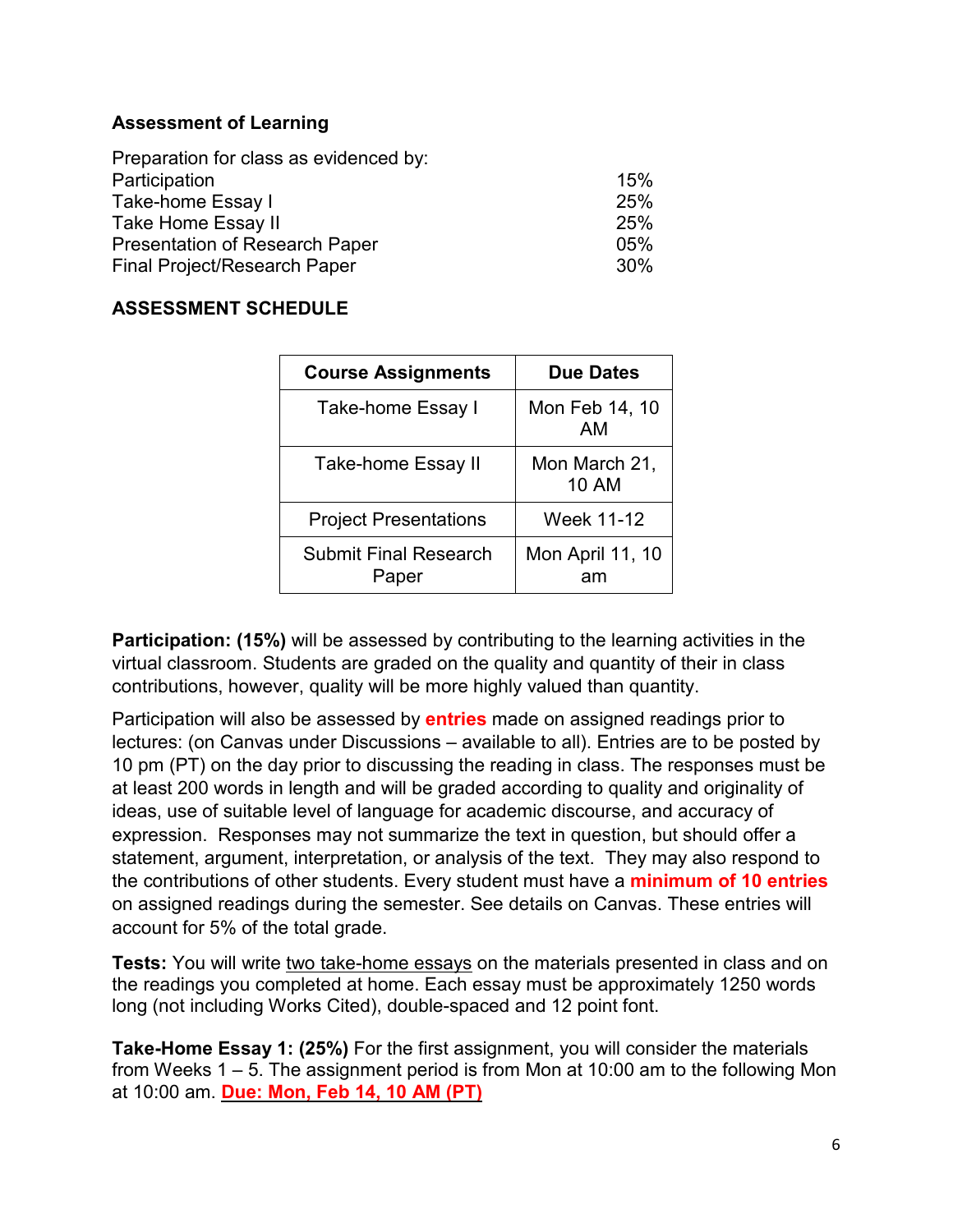You will submit your essay in digital form, as either a .doc, .docx or a pdf file, through the course's website on Canvas. The instructor will accept late assignments, but she will deduct 5% for each day your essay is late, beginning at 10:00 am on the submission date. More details on Canvas.

**Take-Home Essay II: (25%)** For the second assignment, you will consider the materials from Weeks 6 – 9. The assignment period is from Monday at 10:00 am to the following Monday at 10:00 am. **Due: Mon, March 21, 10 AM (PT)**

You will submit your essay in digital form, as either a doc, docx or pdf file, through the course's website on Canvas. The instructor will accept late assignments, but she will deduct 5% for each day your essay is late, beginning at 10:00 am on the submission date. More details on Canvas.

## **Final Project: Research Paper on Survivors of the Holocaust who are Vancouverites – Life & Work (35%) Due Mon, April 11, 2022, 10:00 am (PT)**

Students will write a research paper as part of an Open Educational Resource (OER) Project on Survivors of the Holocaust who are Vancouverites – Life & Work. The objective is to compile the life and works of these survivors. The research paper will focus on their life before and after the Holocaust, their legacy, and discuss their writings and memoirs.

The essays will be inter-disciplinary and combine historical and literary analysis. They will refer to relevant readings and documentaries that we read and watched during the course. The essays will be published on UBC Blogs on a course website with the prior consent of the students.

Students will also do a short presentation in the classroom during week 11-12 and present their research. This presentation is worth 5% of the total grade. More details on Canvas.

# **University Policies**

UBC provides resources to support student learning and to maintain healthy lifestyles but recognizes that sometimes crises arise, hence there are additional resources to access including those for survivors of sexual violence. UBC values respect for the person and ideas of all members of the academic community. Harassment and discrimination are not tolerated nor is suppression of academic freedom. UBC provides appropriate accommodation for students with disabilities and for religious observances. UBC values academic honesty and students are expected to acknowledge the ideas generated by others and to uphold the highest academic standards in all of their actions.

Details of the policies and how to access support are available on [the UBC Senate](https://senate.ubc.ca/policies-resources-support-student-success)  [website:](https://senate.ubc.ca/policies-resources-support-student-success) https://senate.ubc.ca/policies-resources-support-student-success and the UBC Academic Calendar: http://www.calendar.ubc.ca/vancouver/index.cfm?tree=3,0,0,0 or here: http://learningcommons. ubc.ca/resource-guides/avoid-plagiarism/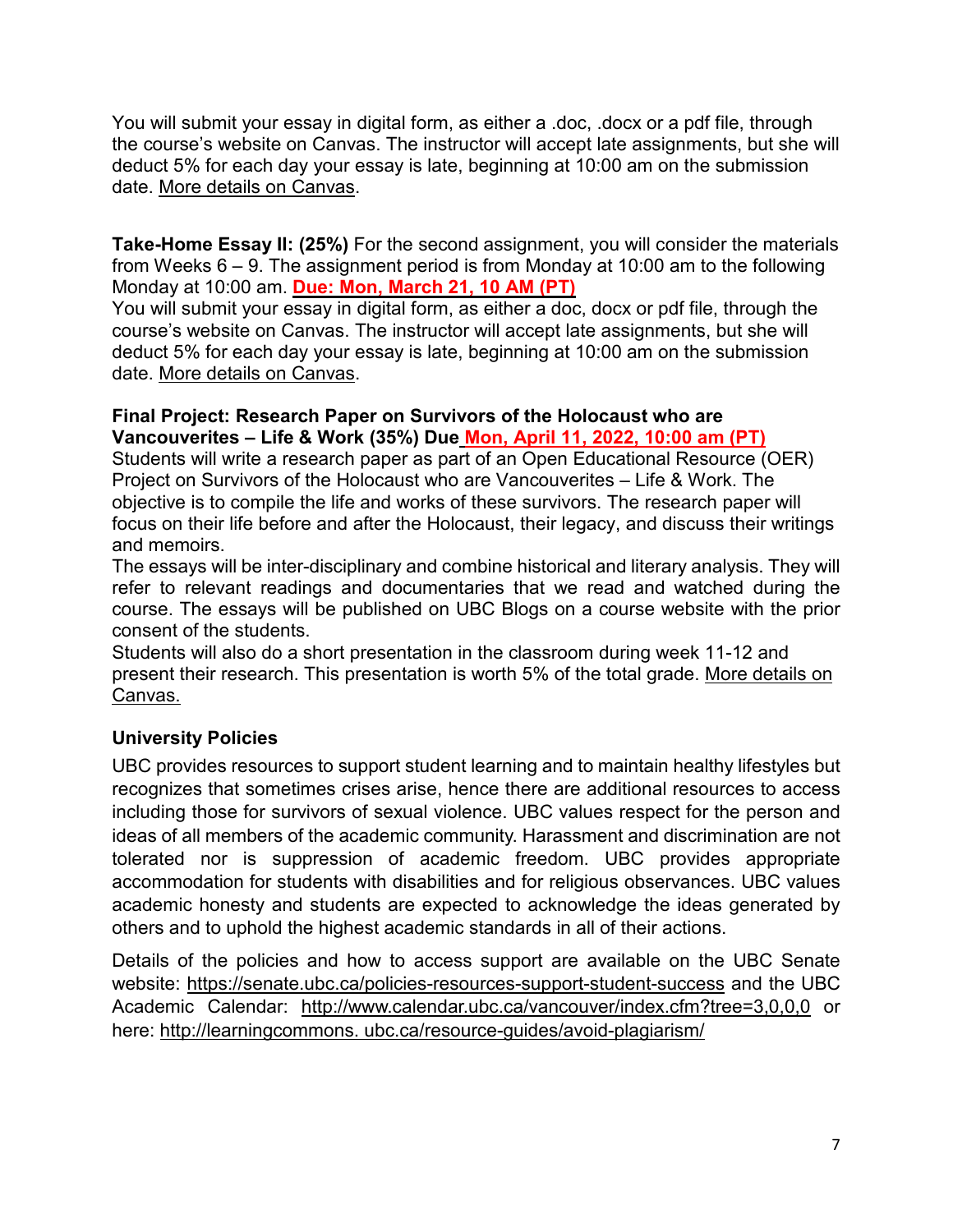#### **COVID-19 Safety: Non-medical masks**

Students are required to wear a non-medical mask during in-person classroom instruction, for their own protection and the safety and comfort of their fellow students in the class. For in-person meetings, it is important that everyone feel as comfortable as possible engaging in class activities while sharing an indoor space. Non-medical masks that cover both the nose and mouth are a primary tool for combating the spread of COVID-19. Further, according to the provincial mandate, masks are required in all indoor public spaces including lobbies, hallways, stairwells, elevators, classrooms and labs. There may be students who have received accommodation for not wearing a mask. Please maintain a respectful environment.

Accommodation: Students who wish to request an exemption to the indoor mask mandate must do so based on one of the grounds for exemption detailed in the PHO Order on Face Coverings: [https://www2.gov.bc.ca/assets/gov/health/about-bc-s-health-care](https://www2.gov.bc.ca/assets/gov/health/about-bc-s-health-care-system/office-of-the-provincial-health-officer/covid-19/covid-19-pho-order-face-coverings.pdf)[system/office-of-the-provincial-health-officer/covid-19/covid-19-pho-order-face](https://www2.gov.bc.ca/assets/gov/health/about-bc-s-health-care-system/office-of-the-provincial-health-officer/covid-19/covid-19-pho-order-face-coverings.pdf)[coverings.pdf.](https://www2.gov.bc.ca/assets/gov/health/about-bc-s-health-care-system/office-of-the-provincial-health-officer/covid-19/covid-19-pho-order-face-coverings.pdf) Requests for accommodation must be made through the Center for Accessibility (Vancouver campus).

#### **Attendance**

In accordance with UBC Policies and Regulations, students are expected to attend class regularly and to be on time. If you are sick, however, please remain at home and complete a self-assessment for COVID-19 symptoms here: [https://bc.thrive.health/covid19/en.](https://bc.thrive.health/covid19/en)

If you miss a class because of illness:

• Make a connection early in the term to another student or a group of students in the class. You can help each other by sharing notes. If you don't yet know anyone in the class, post on the discussion forum to connect with other students.

• Consult the class resources on Canvas. (The instructor will post topics covered and discussed in class under Modules. Students who have missed a class may post their responses to these topics in a discussion thread. The most important thing is that students show how well they engage with the class readings and materials they missed. This will count towards participation marks. More details on Canvas)

- Use the discussion forum for help.
- Attend online office hours by appointment

• If you are concerned that you will miss a key activity due to illness, contact your instructor.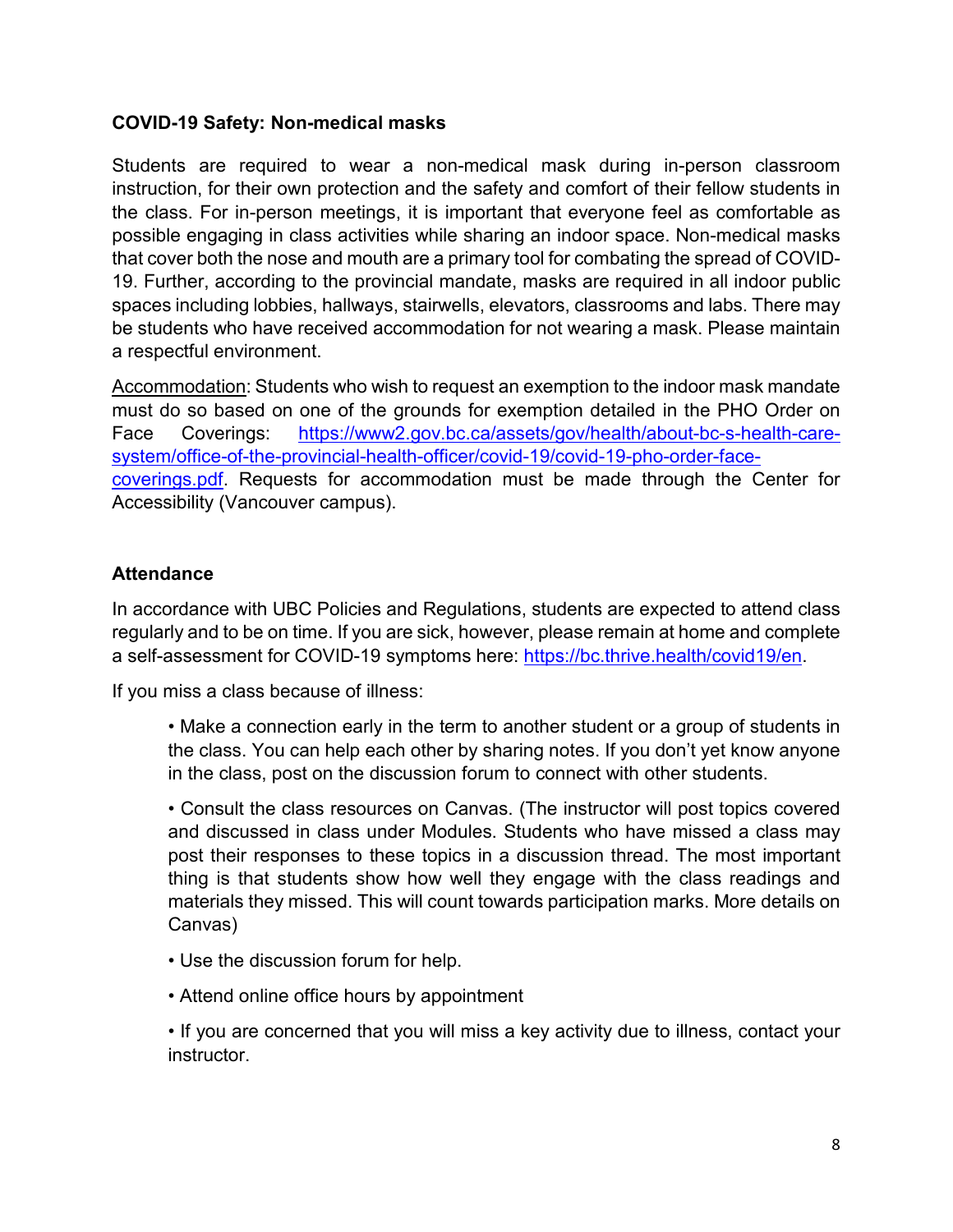If you are feeling ill and cannot attend a quiz or an in-class assessment, please email the instructor right away. If you arrive for an in-class assessment and you are clearly ill, your instructor will make alternate arrangements with you. It is better to email ahead of time and not attend.

If your instructor is feeling ill, they will not be attending class. Every reasonable attempt will be made to communicate plans for class as soon as possible (by email, on *Canvas*, etc.) and to arrange for a substitute teacher. If your instructor feels well enough to teach but is taking precautions to avoid infecting others, your class may be held online. If this happens, you will receive an e-mail or an announcement on *Canvas*, informing you how to join the class. Your classroom will be available for you to sit in and attend an online session.

Concessions for Absence: Those students who are absent from scheduled classes should report the reason for their absence to their instructor immediately upon their return to class. Students may be granted concession for their absence either by their instructor or, in the case of an extended absence, by the Academic Advising Services of the Faculty of Arts: [https://www.arts.ubc.ca/degree-planning/academic-performance/academic](https://www.arts.ubc.ca/degree-planning/academic-performance/academic-concession/)[concession/](https://www.arts.ubc.ca/degree-planning/academic-performance/academic-concession/)

# **Other Course Policies**

## **Course Policies: Academic conduct**

Paramount in this course is the respect and dignity of all people involved and all people involved are responsible for the co-creation of a learning space where everyone's input can be respectfully heard.

It is the students' responsibility to know the University policies on plagiarism and academic misconduct. Please review UBC's policies on cheating, plagiarism, and other forms of academic dishonesty and misconduct (here: https://senate.ubc.ca/policiesresources-support-student-success or here: http://learningcommons.ubc.ca/resourceguides/avoid-plagiarism/). In this seminar, as per University regulations, students must write, correct and/or revise all their assignments independently (unless the assignment or a part thereof was meant to be a pair or small group activity); that is, with no assistance of any kind from another person. The use of electronic aids and devices is prohibited unless the instructor has granted permission; students are encouraged to consult scholarly publications (scholarly articles, books, book chapters), but must acknowledge all sources and clearly mark all quotations and ideas as such. Cheating, plagiarism and other forms of academic misconduct are serious offenses. They are subject to disciplinary action and will not be tolerated. All cases of academic misconduct will be forwarded to the Dean's Office.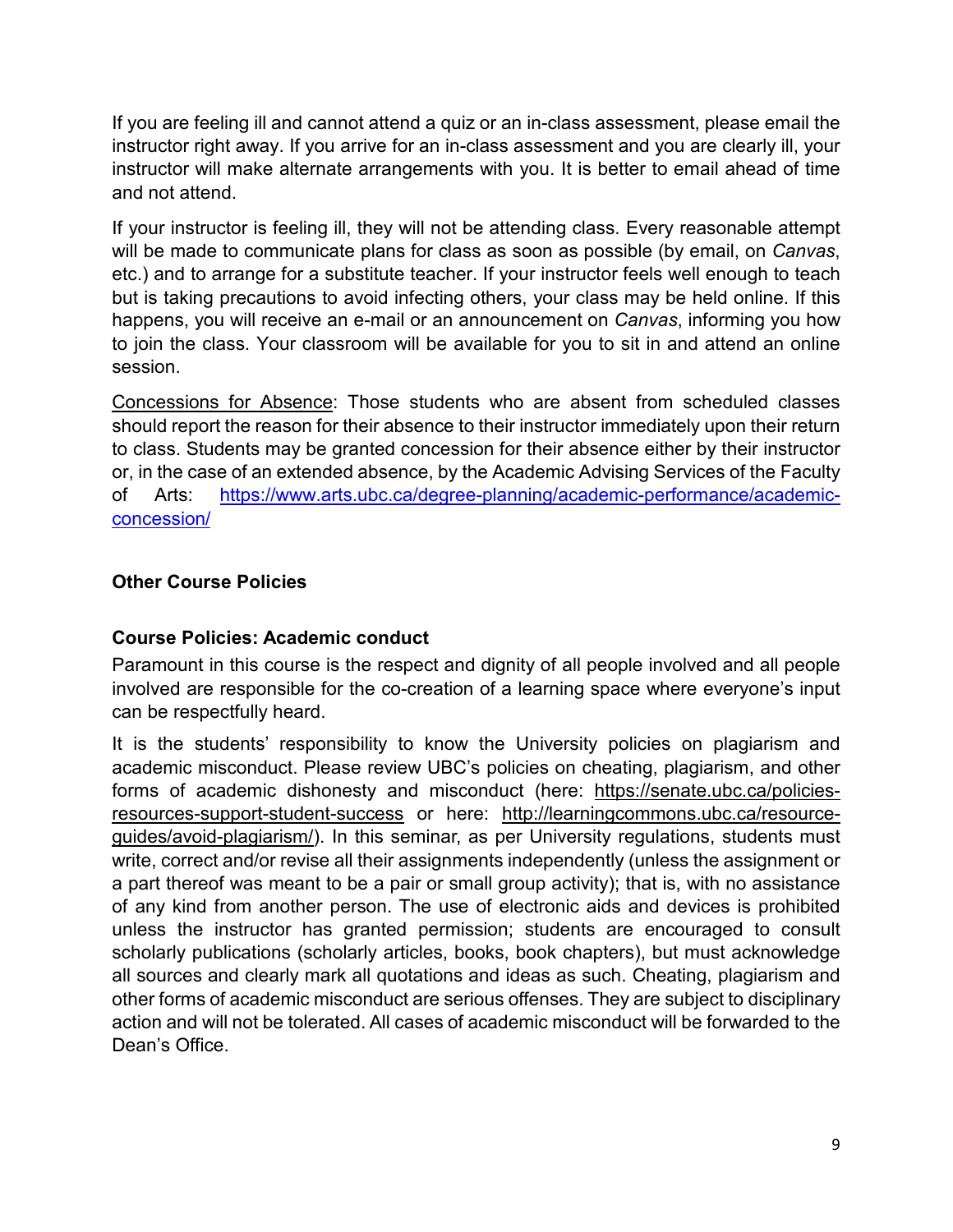## **Course Policies: Assignments**

Students are expected to read assigned materials in advance and be prepared to discuss issues in a thoughtful and respectful way. Assignments are due on the day originally announced. In special, documented circumstances, assignments may be submitted after the initial due date, subject to explicit arrangements with the instructor. Any assignment handed in electronically needs to be sent on the due date on time.

Group assignments or activities are to be prepared by all members of the group.

## **Course Policies: Concessions**

Under UBC's academic concession policy [\(http://www.calendar.ubc.ca/vancouver/index.cfm?tree=3,329,0,0\)](http://www.calendar.ubc.ca/vancouver/index.cfm?tree=3,329,0,0), students seeking academic concession for any of three reasons: conflicting responsibilities; medical circumstances; and compassionate grounds, would take the following steps.

If you miss marked coursework for the first time (assignment, exam, presentation, participation in class) and the course is still in-progress, please submit a [Student Self-](https://students-2016.sites.olt.ubc.ca/files/2019/09/Student-Self-Declaration-Form-1.6-Arts.pdf)[Declaration](https://students-2016.sites.olt.ubc.ca/files/2019/09/Student-Self-Declaration-Form-1.6-Arts.pdf) [\(https://www.arts.ubc.ca/wp-content/uploads/sites/24/2019/10/Student-Self-](https://www.arts.ubc.ca/wp-content/uploads/sites/24/2019/10/Student-Self-Declaration-Form-1.6-Arts.pdf)[Declaration-Form-1.6-Arts.pdf\)](https://www.arts.ubc.ca/wp-content/uploads/sites/24/2019/10/Student-Self-Declaration-Form-1.6-Arts.pdf) to the instructor as soon as possible so that your in-term concession case can be evaluated.

If this is not the first time that you have requested concession or if classes are over, you are required to fill out the Arts Academic Advising's [online academic concession form,](https://students.air.arts.ubc.ca/academic-concession-form/) so that an advisor can evaluate your concession case. For additional information you can consult this site: [https://students.arts.ubc.ca/advising/academic-performance/help](https://students.arts.ubc.ca/advising/academic-performance/help-academic-concession/)[academic-concession/](https://students.arts.ubc.ca/advising/academic-performance/help-academic-concession/)

## **Early Alert**

The instructor will do their best to reach out and offer support if she is concerned about students' academic performance or wellbeing. They will identify their concerns using Early Alert, a program that allows academic, financial, or mental health concerns to be identified sooner and responded to in a coordinated way and respectful manner. This provides students with the earliest possible connection to resources like academic advising, financial advising, counseling or other resources and support to help students get back on track. The information is treated confidentially and is meant to help students not hurt them. For more information, please visit earlyalert.ubc.ca.

#### **Learning Analytics**

Learning analytics includes the collection and analysis of data about learners to improve teaching and learning. This course will be using Canvas. Canvas, like many analytics tools, captures data about your activity and provides information that can be used to